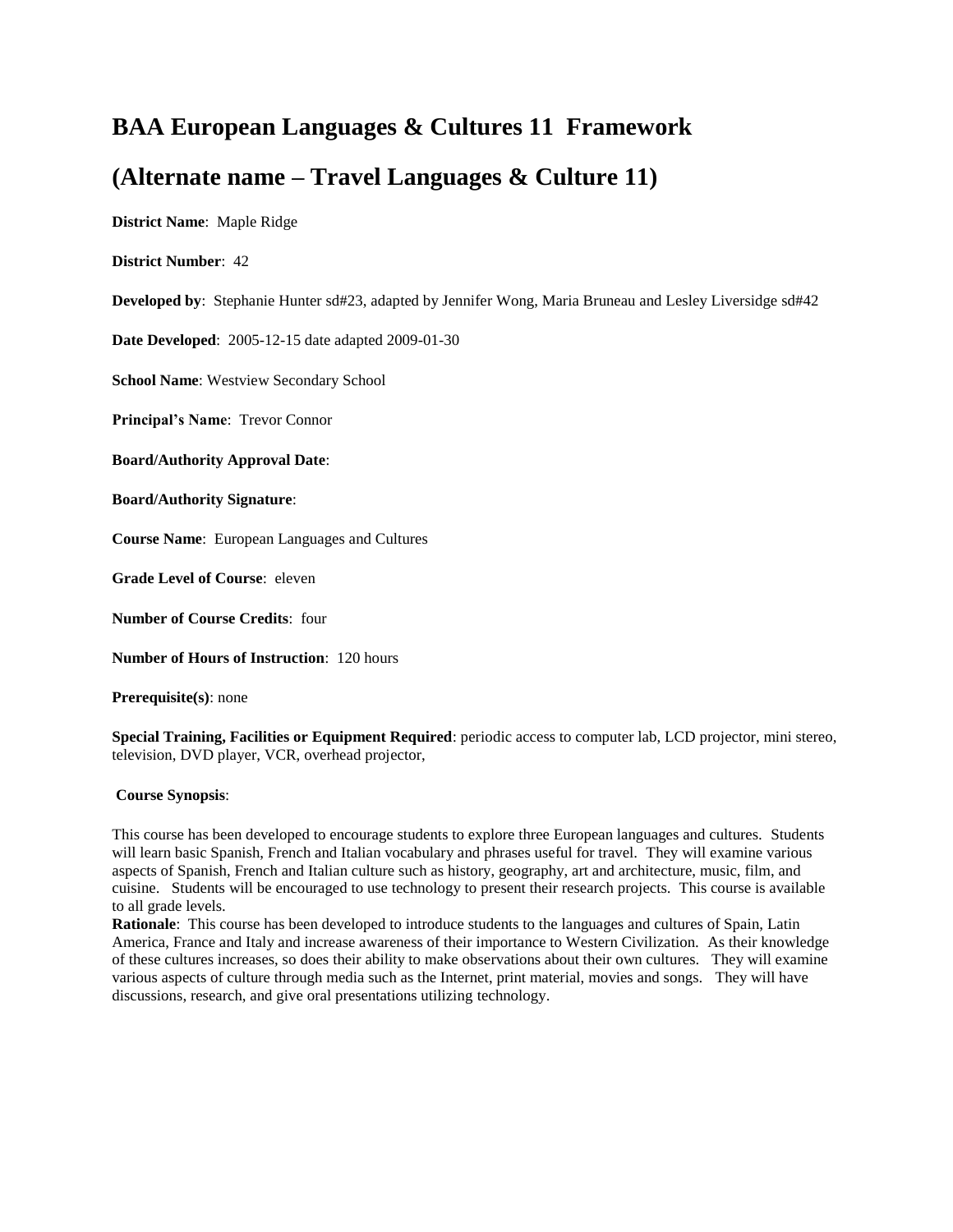## **Organizational Structure**:

| Unit/Topic         | <b>Title</b>                                                         | Time |
|--------------------|----------------------------------------------------------------------|------|
| Unit 1             | Italian Language for Travel 20                                       |      |
| Unit 2             | Italy - Geography, History, 20<br>Art and Media                      |      |
| Unit $3$           | French Language for Travel 20                                        |      |
| Unit 4             | France - Geography,<br>History, Art and Media                        | 20   |
| Unit 5             | Spanish Language for<br>Travel                                       | 20   |
| Unit $6$           | Spain and Latin America - 20<br>Geography, History, Art and<br>Media |      |
| <b>Total Hours</b> | 120                                                                  |      |

**Unit/Topic/Module Descriptions**:

## **Unit 1: Italian Language for Travel**

Students will learn useful words and expressions for travel. They will also study pronunciation. Emphasis will be on oral and aural proficiency. Some reading and writing will also be taught.

Unit 1 will be divided into the following curriculum organizers: greetings, numbers, time, meals and food, at the hotel, shopping, colours, clothing, sightseeing and transportation.

It is expected that students will:

-communicate information orally, using common expressions and vocabulary

-respond to and ask simple questions

-express likes and dislikes

-exchange information using familiar words and simple phrases

-useappropriate greetings and expressions of politeness

-make simple requests

-ask for simple information

-participate in short conversations

-participate, in Italian, in a variety of situations drawn from real life

-identify idiomatic expressions as they encounter them in Italian

-show cultural sensitivity in everyday situations through appropriate behaviours and language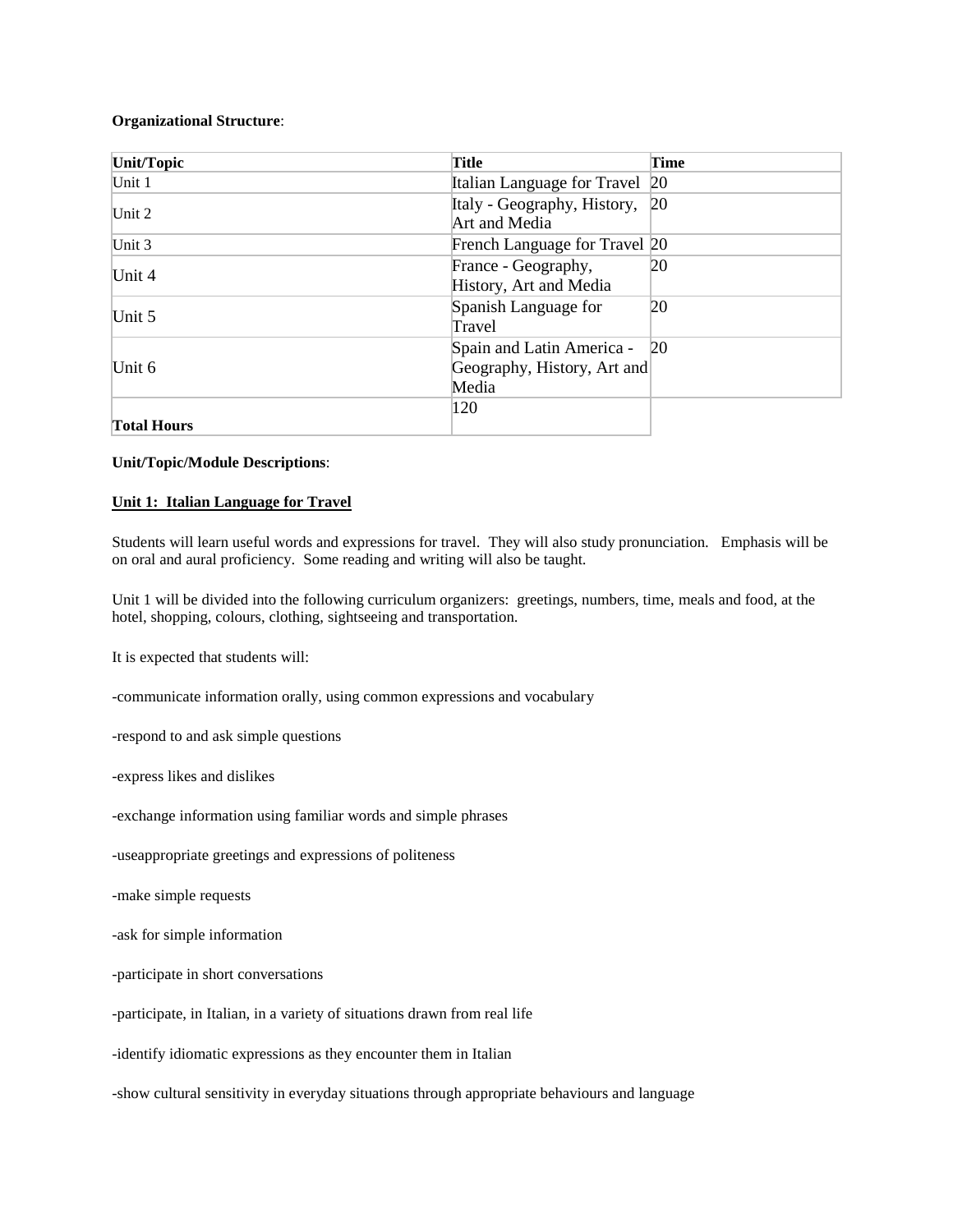# **Unit 2: Italy- Geography ,History, Art and Media**

## **A) Curriculum Organizer: Regions of Italy**

Students will study the geography of Italy through mapping activities and creating aguided tour on PowerPoint of a region highlighting points of interest

It is expected that students will:

-be able to identify the regions of Italy

-identify elements that contribute to the regional, cultural, and ethnic diversity ofItalian society

-demonstrate an understanding of similarities and differences between the regions in Italy

-communicate effectively in written and spoken English

-gather and process information about an Italian region from a variety of sources, including the Internet

-employ technology to communicate independent research results

## **B) Curriculum Organizer: History**

Students will be exposed to a survey of Italian history (early history, the Romans, Middle Ages, Renaissance, foreign domination and unification) and examine important historical figures such as Julius Caesar, the Borgias , the Medicis, Garibaldi.

## **It is expected that students will:**

-be able to list the main events in Italy's history

## **-understand the key characteristics and significance of these periods**

# **-gather and process information about Italian historical figures from a variety of sources, including the Internet**

## **-employ technology to communicate independent research results**

-communicate effectively in written and spoken English

# **-examine the importance of the various influential figures in Italian history**

## **C) Curriculum Organizer: Art and Architecture**

Students will examine the following periods in Italian Art and Architecture: Classical Antiquity, Byzantine, Romanesque, Gothic, Early Renaissance, High Renaissance and Baroque. They will study one artist or one architectural structure and present their research to the class using PowerPoint.

It is expected that students will:

-identify and apply basic analytical concepts in examining works of art as expressions of culture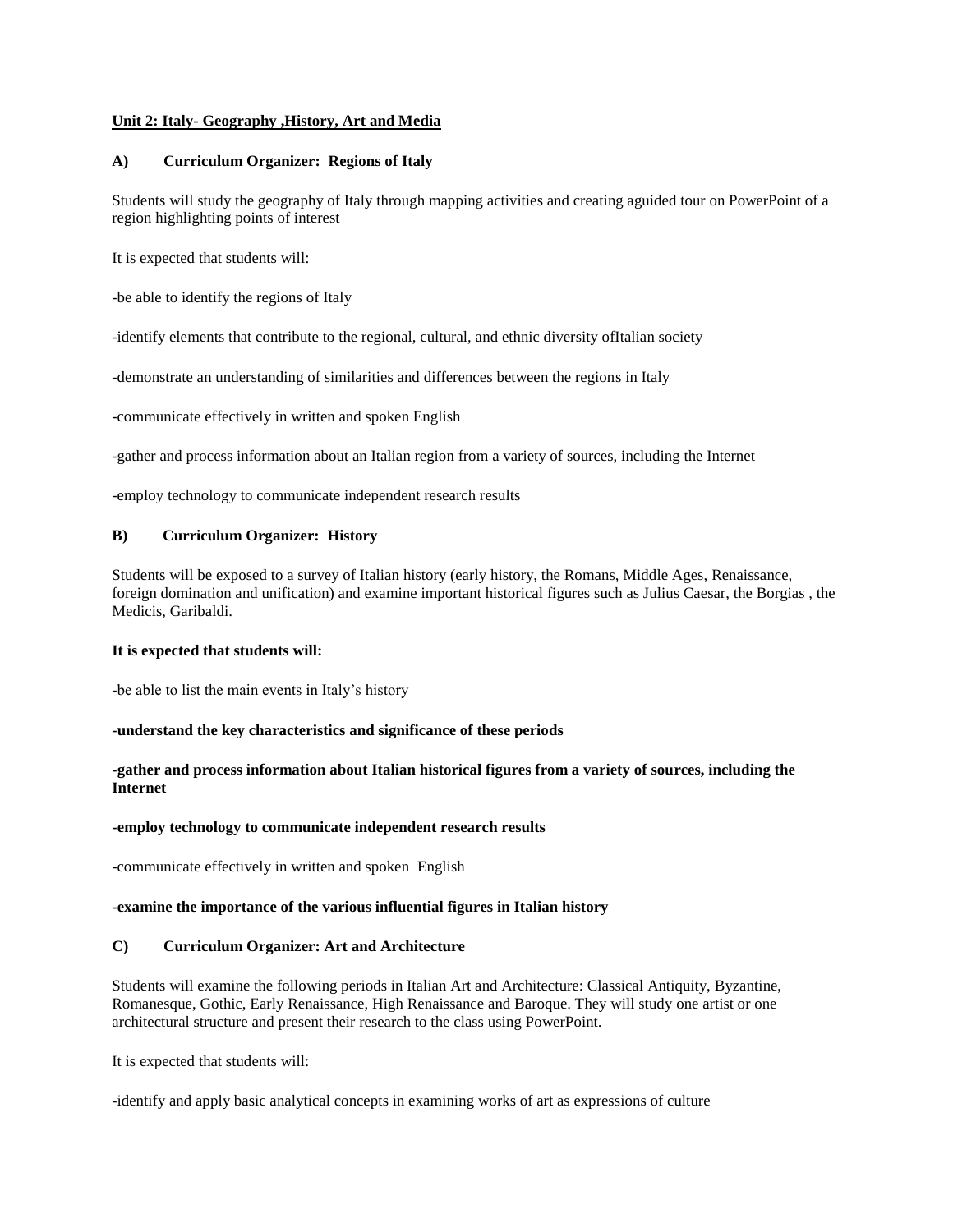-examine works of art created by Italian artists

-communicate effectively in written and spoken English

-gather and process information about an Italian artist from a variety of sources, including the Internet

-employ technology to communicate independent research results

-explore various Italian secular structures

-gather and process information about an Italian secular structure from a variety of sources, including the Internet

-analyse styles of Italian cathedrals and churches

-gather and process information about an Italian cathedral from a variety of sources, including the Internet

#### **D) Curriculum Organizer: Media**

Students will be exposed to a variety of Italian media such as films (e.g.Cinema Paradiso, La vita e bella, Il Postino), songs (e.g. Andrea Bocelli, Eros Ramazotti, Il Divo, Umberto Tozzi), and books/magazines (on line and in print).

It is expected that students will:

-analyse and respond to Italian films

-identify how Italian films reflect the culture of the given period

-be exposed to a variety of Italian music

-demonstrate an appreciation of traditional and contemporary Italian music

#### **Unit 3: French Language for Travel**

**S**tudents will learn useful words and expressions for travel. They will also study pronunciation. Emphasis will be on oral and aural proficiency. Some reading and writing will also be taught.

Unit 3 will be divided into the following curriculum organizers: greetings, numbers, time, meals and food, at the hotel, shopping, colours, clothing, sightseeing and transportation.

It is expected that students will:

-communicate information orally, using common expressions and vocabulary

-respond to and ask simple questions

-express likes and dislikes

-exchange information using familiar words and simple phrases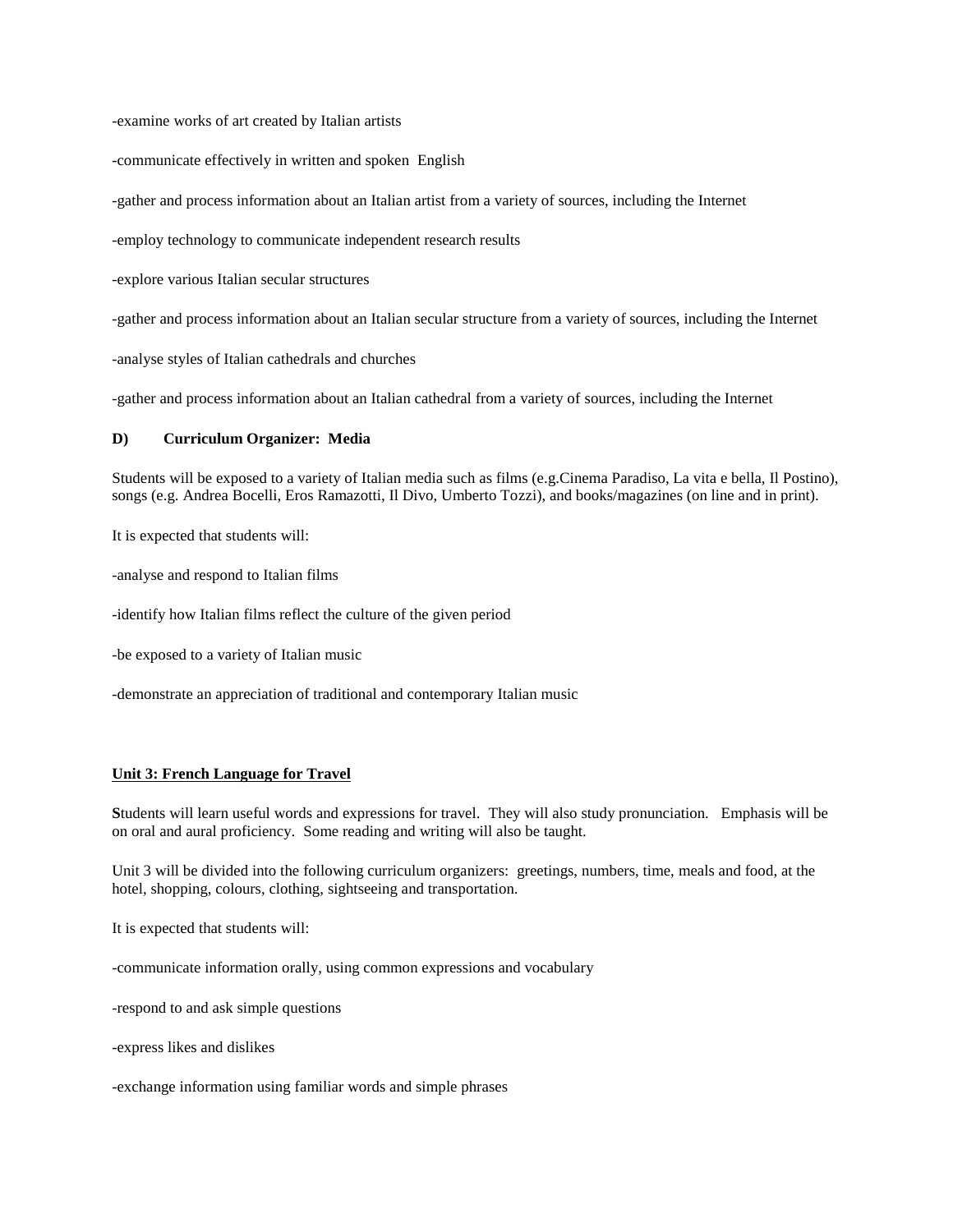-useappropriate greetings and expressions of politeness

-make simple requests

-ask for simple information

-participate in short conversations

-participate, in French, in a variety of situations drawn from real life

-identify idiomatic expressions as they encounter them in French

-show cultural sensitivity in everyday situations through appropriate behaviours and language

#### **Unit 4: Francophone countries -Geography, History, Art and Media**

#### **A) Curriculum Organizer: Regions of French speaking countries**.

Students will study the geography of French speaking countries through mapping activities and creating a guided tour on PowerPoint of a region highlighting points of interest

It is expected that students will:

-be able to identify the regions of French speaking

-identify elements that contribute to the regional, cultural, and ethnic diversity ofFrench societies

-demonstrate an understanding of similarities and differences between the various regions

-communicate effectively in written and spoken English

-gather and process information about a French speaking region from a variety of sources, including the Internet

-employ technology to communicate independent research results

## **B) Curriculum Organizer: History**

Students will be exposed to a survey of French history:

(Early Modern France / Louis XIV / The Revolution / The Napoleonic Era / The Restored Monarchy and the Second Empire / The Third Republic and the Belle Epoque)

It is expected that students will:

-be able to list the main events in France's history

-understand the key characteristics and significance of these periods

-gather and process information about the historical figures from a variety of sources, including the Internet

-employ technology to communicate independent research results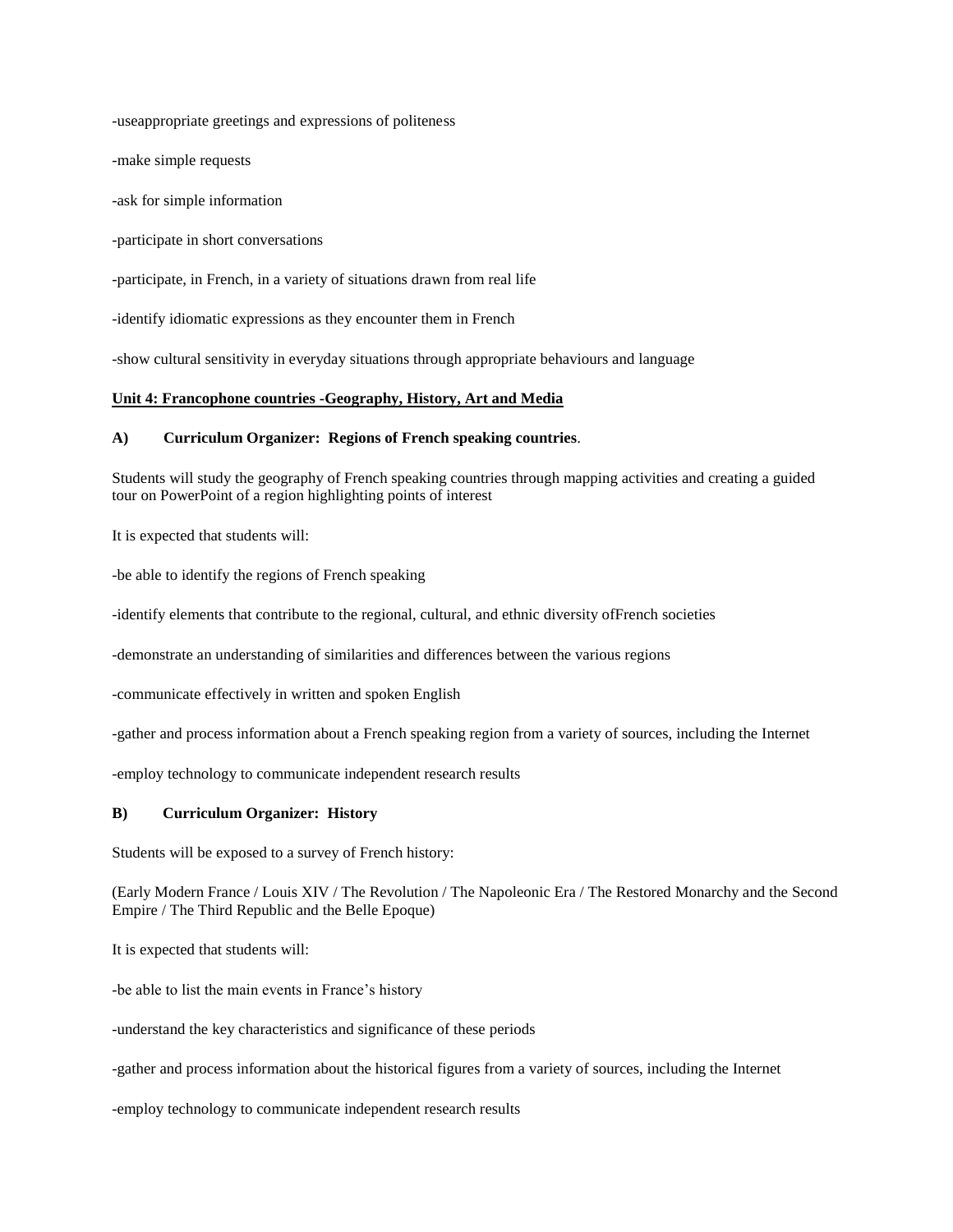-communicate effectively in written and spoken English

-examine the importance of the various influential figures in these countries' history

#### **C) Curriculum Organizer: Art and Architecture**

Students will examine the following periods in French Art and Architecture: Baroque,Renaissance, Gothic, Colonial, Cateauesque.

They will study one artist or one architectural structure and present their research to the class using PowerPoint.

It is expected that students will:

-identify and apply basic analytical concepts in examining works of art as expressions of culture

-examine works of art created by French artists

-communicate effectively in written and spoken English

-gather and process information about a French artist from a variety of sources, including the Internet

-employ technology to communicate independent research results

-explore various French secular structures

-gather and process information about a French secular structure from a variety of sources, including the Internet

-analyse styles of French cathedrals and churches

-gather and process information about a French cathedral from a variety of sources,including the Internet

## **D) Curriculum Organizer: Media**

Students will be exposed to a variety of French media such as films songs, and books/magazines (on line and in print).

It is expected that students will:

-analyse and respond to French films or films reflecting French culture.

-identify how French films reflect the culture of the given period

-be exposed to a variety of French music

-demonstrate an appreciation of traditional and contemporary French music

#### **Unit 5: Spanish Language for Travel**

Students will learn useful words and expressions for travel. They will also study pronunciation. Emphasis will be on oral and aural proficiency. Some reading and writing will also be taught.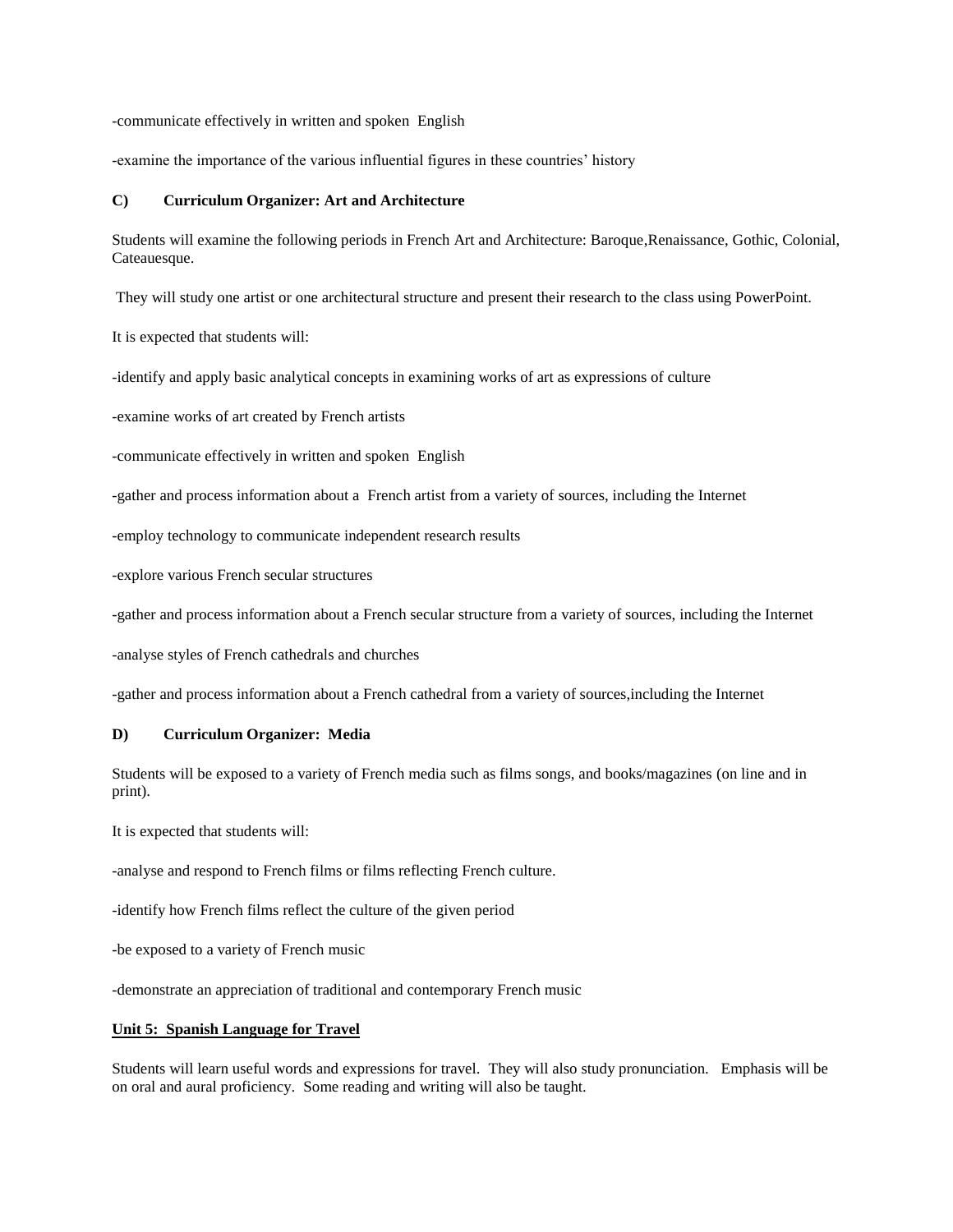Unit 5 will be divided into the following curriculum organizers: greetings, numbers, time, meals and food, at the hotel, shopping, colours, clothing, sightseeing and transportation.

It is expected that students will:

-communicate information orally, using common expressions and vocabulary

-respond to and ask simple questions

-express likes and dislikes

-exchange information using familiar words and simple phrases

-useappropriate greetings and expressions of politeness

-make simple requests

-ask for simple information

-participate in short conversations

-participate, in Spanish, in a variety of situations drawn from real life

-identify idiomatic expressions as they encounter them in Spanish

-show cultural sensitivity in everyday situations through appropriate behaviours and language

#### **Unit 6: Spain and Latin America - Geography ,History, Art and Media**

## **A) Curriculum Organizer: Regions of Spain and Latin America**

Students will study the geography of these Spanish-speaking countries through mapping activities and creating a guided tour on PowerPoint of a region highlighting points of interest

It is expected that students will:

-be able to identify the major regions of Spain and Latin America

-identify elements that contribute to the regional, cultural, and ethnic diversity ofHispanic society

-demonstrate an understanding of similarities and differences between the Hispaniccountries

-communicate effectively in written and spoken English

-gather and process information about a Hispanic region from a variety of sources, including the Internet

-employ technology to communicate independent research results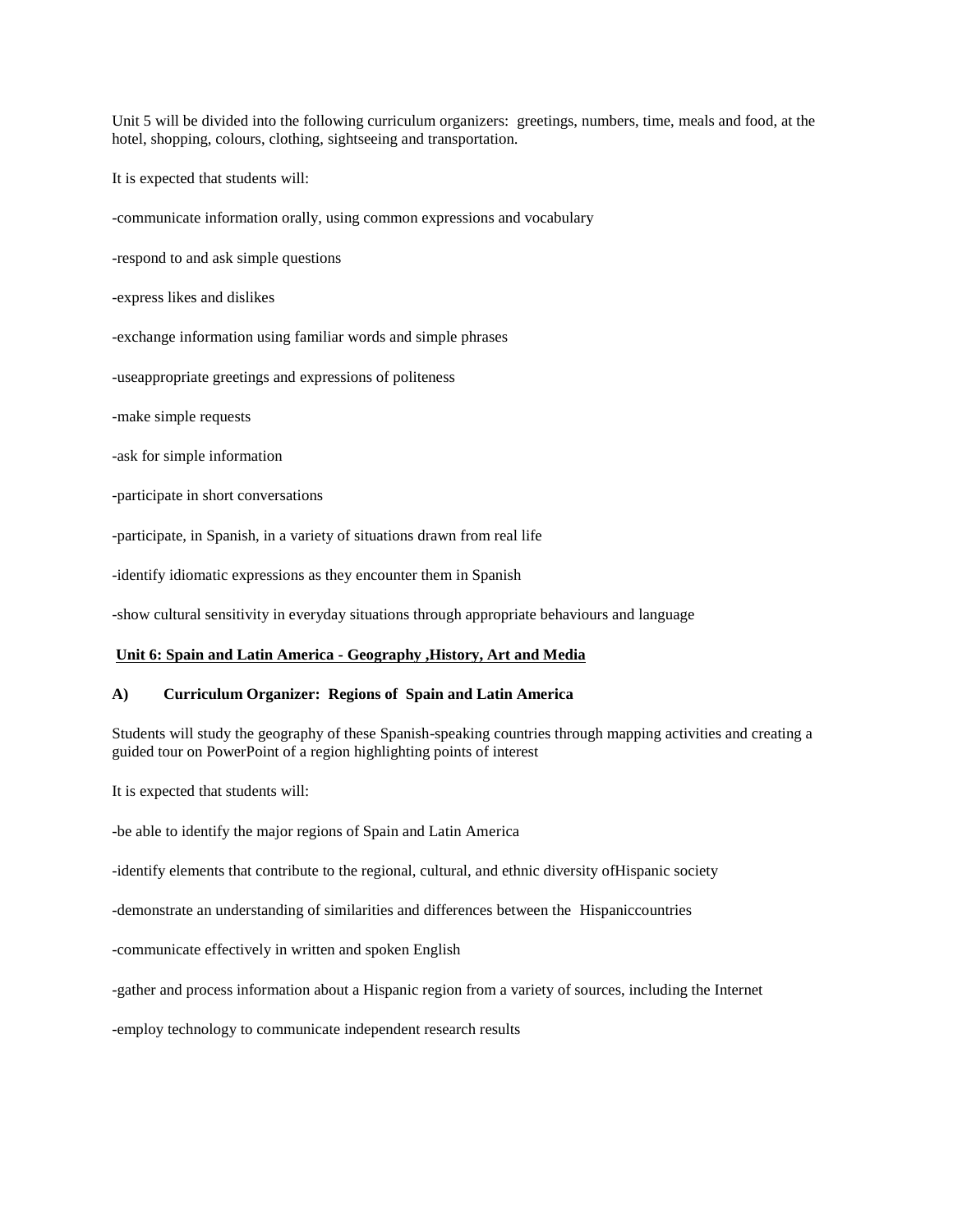# **B) Curriculum Organizer: History**

Students will be exposed to a survey of Hispanic history(e.g. Mexico-Mayan & Aztec periods, Spanish Conquest, Independence; Spain-Prehistory, Romans & Visigoths, Moorish Spain, The Empire, Civil War, Modern Spain) and examine important historical figures such as Che Guevara, Fidel Castro, Cortes, Ferdinand & Isabella, Phillip II, Franco)

It is expected that students will:

-be able to list the main events in Spanish and Latin American history

-understand the key characteristics and significance of these periods

-gather and process information about a Hispanic historical figures from a variety of sources, including the Internet

-employ technology to communicate independent research results

-communicate effectively in written and spoken English

-examine the importance of the various influential figures in Hispanic history

## **C) Curriculum Organizer: Art and Architecture**

Students will examine the following periods in Spanish Art and Architecture: Romanesque, Moorish, Gothic, Renaissance, Baroque, Modern.

They will study one artist or one architectural structure and present their research to the class using PowerPoint.

It is expected that students will:

-identify and apply basic analytical concepts in examining works of art as expressions of culture

-examine works of art created by Hispanic artists

-communicate effectively in written and spoken English

-gather and process information about a Hispanic artist from a variety of sources, including the Internet

-employ technology to communicate independent research results

-explore various Hispanic secular structures

-gather and process information about a Hispanic secular structure from a variety of sources, including the Internet

-analyse styles of Hispanic cathedrals and churches

-gather and process information about a Hispanic cathedral from a variety of sources, including the Internet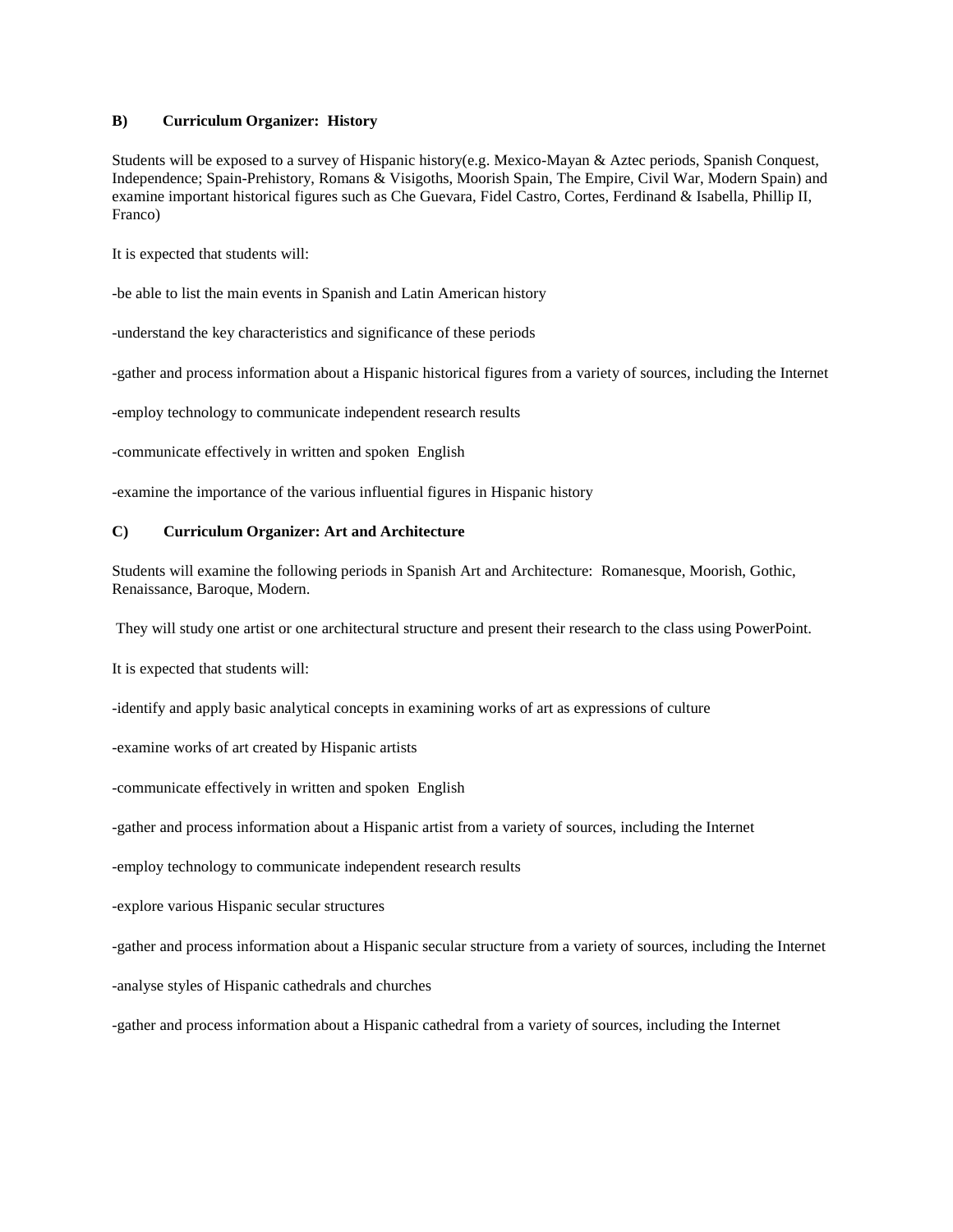## **D) Curriculum Organizer: Media**

Students will be exposed to a variety of Hispanic media such as films (e.g. Like Water for Chocolate), songs (e.g. Il Divo, The Gypsy Kings ), and books/magazines (on line and in print).

It is expected that students will:

-analyse and respond to Spanish films

-identify how Spanish films reflect the culture of the given period

-be exposed to a variety of Spanish music

-demonstrate an appreciation of traditional and contemporary Spanish music

#### **Instructional Component**:

direct instruction

indirect instruction

peer instruction

cooperative learning

brainstorming

multiple intelligences

analysis of film, music, art and print media

independent research and presentation

# **Assessment Component**:

- Effective formative assessment via:
	- o Clearly articulated and understood learning intentions and success criteria
	- o Questions posed by students, peers and teachers to move learning forward Discussions and dialogue
	- o Feedback that is timely, clear and involves a plan
	- o Students are resources for themselves and others peer and self-assessment
	- o Student ownership

Formative assessment used to adapt learning experiences and inquiry plans on an on-going basis to meet specific learning goals.

Development, awareness and action, based upon metacognition intended to lead to learner independence and selfcoaching.

Summative Assessment: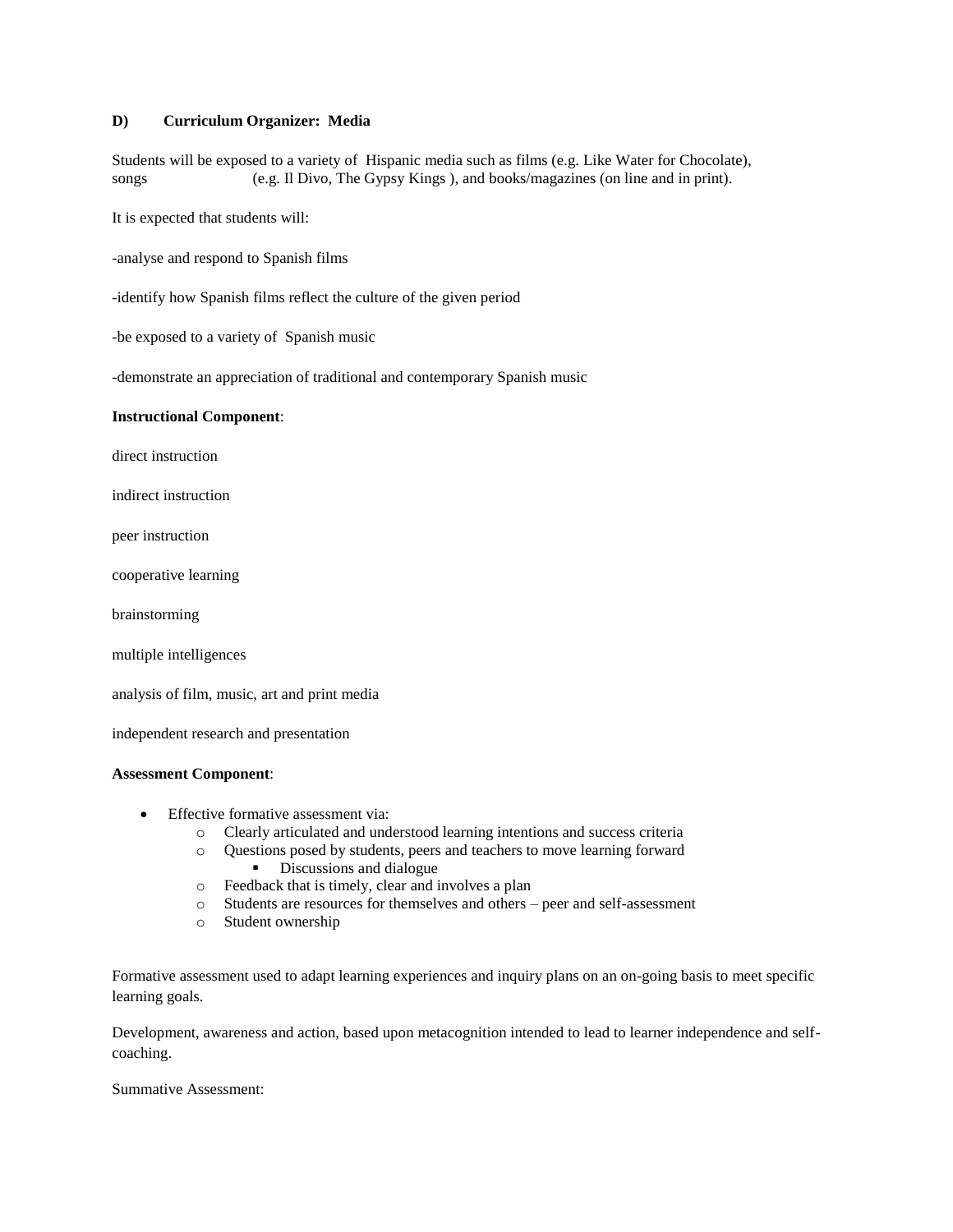Summative assessments will be determined as students demonstrate proficiency/mastery toward particular learning outcomes. Summative assessments and final grades will reflect the following:

- Students will work collaboratively with the teacher to determine summative achievement on assignments and letter grades based upon dialogue, and evidence of learning
- Behaviour and work habits will NOT be included when determining letter grades
- Marks will not be deducted for late work
- Extra credit and bonus marks will not be awarded
- Plagiarizing will not result in reduced marks/grades –the student will be required to demonstrate their learning authentically
- Attendance will not be considered toward letter grade
- Only individual learning demonstrated –no group marks will be used to determine grades
- Letter grades will reflect learning towards the learning outcomes articulated above
- Letter grades will be based upon criteria provided/agreed upon toward the learning outcomes
- Letter grades will be determined in relation to the learning outcomes not in comparison to the achievement of other students
- Poor work will not be assessed towards grades students will only be assessed on quality work
- Professional judgment and evidence will be used to determine final letter grade in consultation with the student
- Zeros will not be assigned to missed assignments all required assignments must be completed
- Formative or practice towards learning outcomes will not be included in final grade assessment
- Most recent evidence toward learning outcomes will be used to assign letter grades learning is not averaged over time

## **Learning Resources**:

Textbook will not be required

Internet

Magazines (in print and on internet)

Examples of Book Resources:

Bonfante-Warren, Alexandra. The Louvre. Hugh Lauter Levin Associates: New York, 2000

de'Medici, Lorenza. Italy the Beautiful Cookbook. Collins Publishers: San Francisco, 1989

Eyewitness Travel Guides. Spain. Dorling Kindersley Ltd.: London, 2004

Fodor's, Exploring Italy. Fodor's Travel Publications: New York, 2000

Gast, Dwight V. A Portrait of Italy. Todtri Book Publishers: New York, 1999

Hartt, Frederick. Art-A History of Painting, Sculpture, Architecture Volumes I&II. Prentice-Hall: New

York, 1976

Hoving, Thomas. Greatest Works of Art of Western Civilization. Artisan: New York, 1997